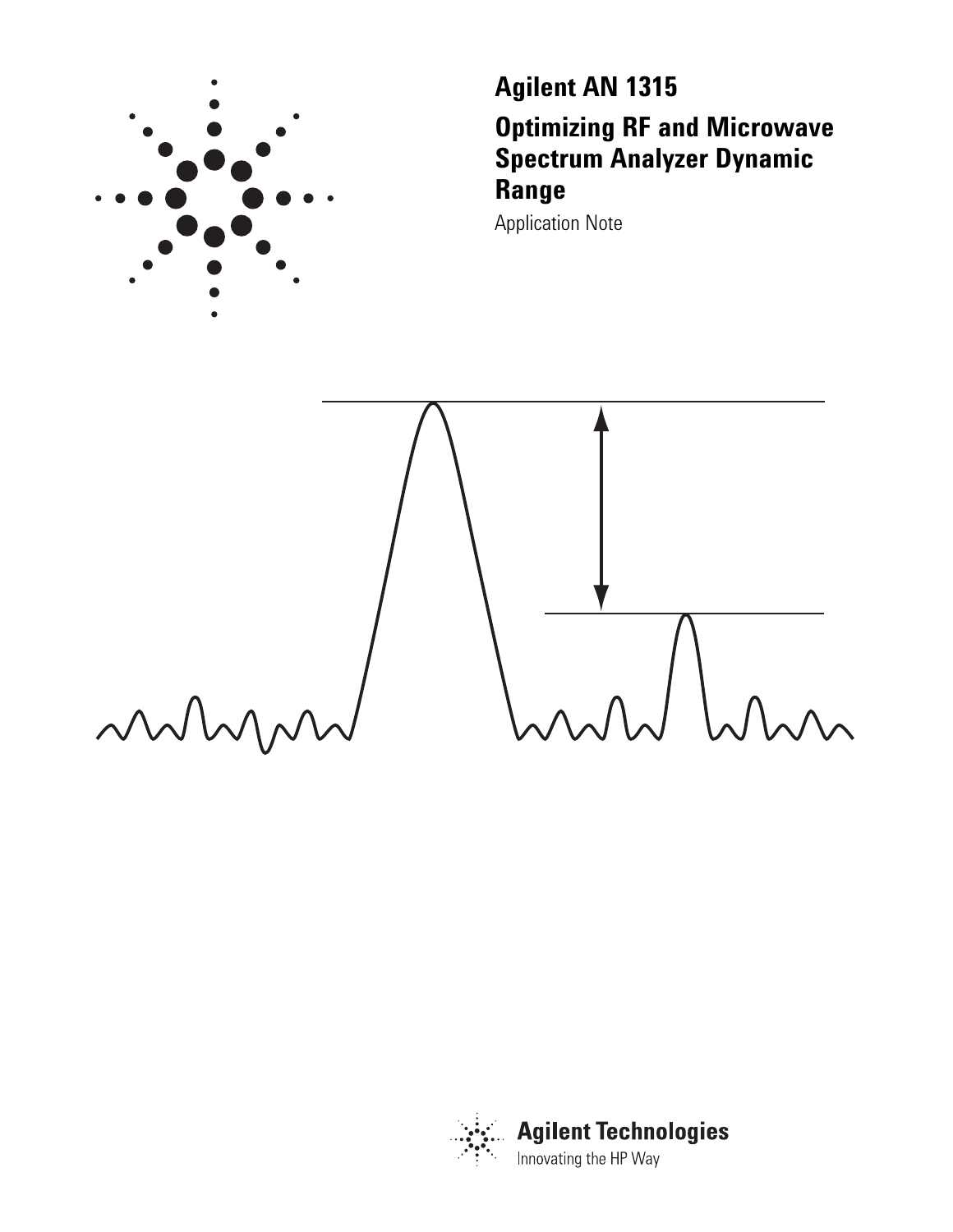### **Table of Contents**

| 3 | <b>1.</b> Introduction |
|---|------------------------|
|   |                        |

- 3 What is dynamic range?
- 3 Why is dynamic range important?

#### **4 2. Dynamic Range Interpretations**

- 4 Measurement range
- 4 Display range
- 5 6 Mixer compression
	- Internal distortion

7 7 7

- Noise
- Sensitivity
- Phase noise
- 7 Second- and third-order dynamic range
- 9 Summary
- **10** 10 11 11 12 12 13 **3. Making Harmonic or Intermodulation Distortion Measurements** Measurement uncertainty Optimizing measurements Preamplifier **Atttenuator** External filter
	- RBW filter
- 13 Measuring other signals
- **14 4. Summary**
- **15 5. References**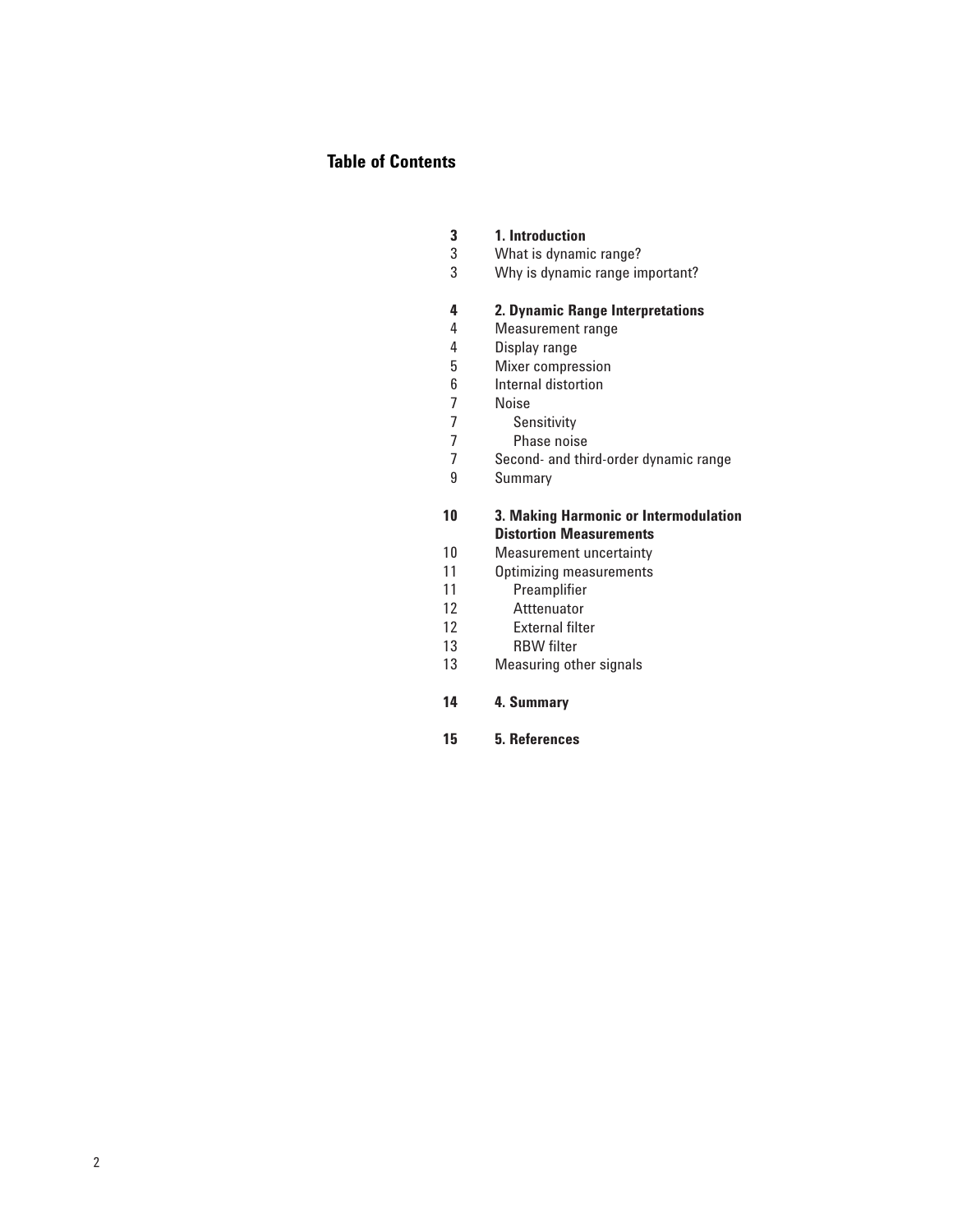# **1. Introduction**

### **What is dynamic range?**

The dynamic range of a spectrum analyzer is traditionally defined as the ratio, in dB, of the largest to the smallest signals simultaneously present at the input of the spectrum analyzer that allows measurement of the smaller to a given degree of uncertainty. The signals of interest can either be harmonically or nonharmonically related.

#### **Why is dynamic range important?**

The dynamic range specification determines whether or not low-level signals will be visible in

the presence of large signals and therefore is one of the most important performance figures for a spectrum analyzer. It is often misunderstood and misinterpreted, since the display range, measurement range, noise floor, phase noise, and spurious response of the instrument all play important roles in determining dynamic range. By understanding which dynamic range interpretation applies to a specific measurement, you can make more accurate, reliable, and repeatable spectrum analyzer measurements.



**Figure 1. Dynamic range interpretations**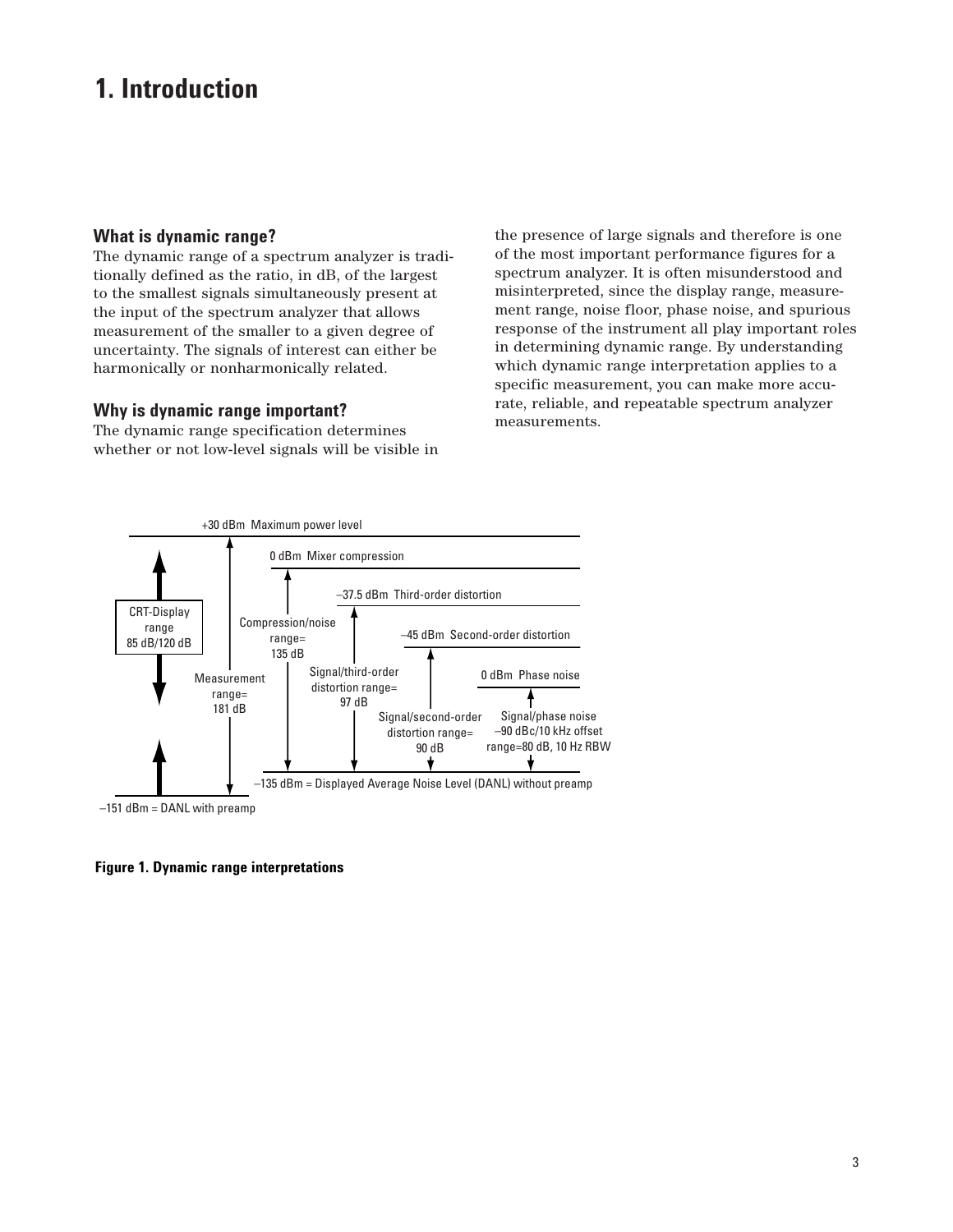# **2. Dynamic Range Interpretations**

Figure 1 shows several different interpretations for dynamic range. In this chapter we will explain each interpretation.

#### **Measurement range**

The measurement range is the difference between the largest and smallest signals that can be measured on a spectrum analyzer, allowing for different instrument settings. Usually, the maximum power level that can be applied to the input of the analyzer without damaging the front-end hardware dictates the largest signal; this is +30 dBm (1 watt) for most analyzers. The noise floor of the instrument determines the lower limit of the measurement range; signals below the noise level are not visible on screen. Note that the lowest noise level cannot be achieved with the same input attenuator setting used for a 1 watt measurement.

#### **Display range**

The display range is the calibrated amplitude range of the display. If an analyzer display has 10 vertical divisions, it is usually assumed that in the 10 dB/ division logarithmic display mode the analyzer is able to display signals 100 dB apart. However, the log amplifier often limits the range. For example, if we have an 85 dB log amplifier and 10 divisions on our screen, we only have 8.5 calibrated divisions. An analyzer's reference level setting positions the display range anywhere within the measurement range.

In some spectrum analyzers, the narrow resolution bandwidths are implemented with digital filters. The log amplifier in this case is bypassed and the limitation now comes from the digital-to-analog converter plus any auto-ranging. A calibrated display range in this case can be as much as 120 dB.

#### **Hint:** *optimize using reference level*

**If small signals need to be measured in the presence of larger signals, the larger signals can often be moved above the upper limit of the display by up to 10 dB by changing the reference level, to place the small signals in the calibrated display range. This will have little effect on the accuracy of measuring the smaller signal; however, mixer compression must be avoided.**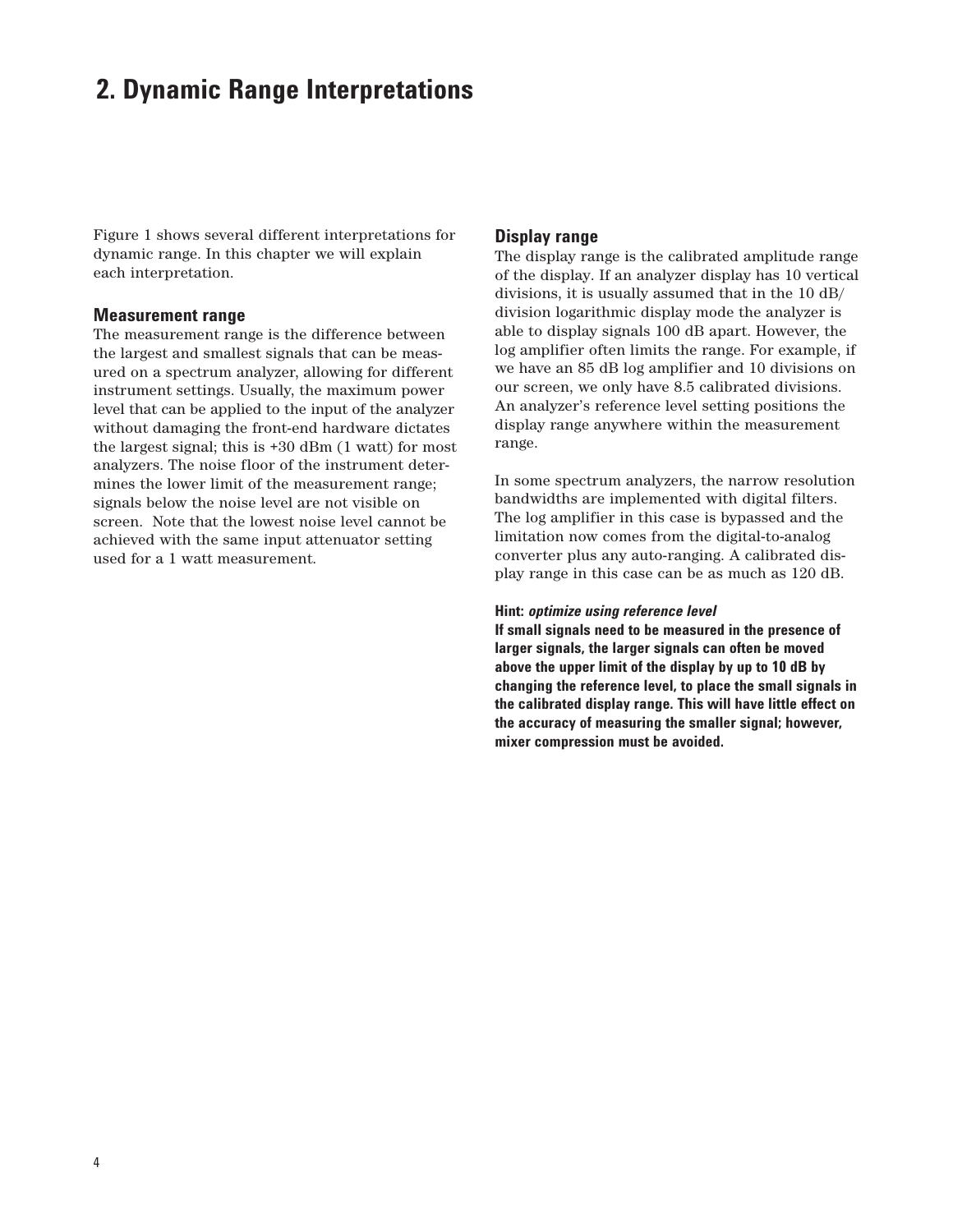#### **Mixer compression**

The mixer compression level is the maximum power level that we can put into the analyzer without compromising the accuracy of the displayed signal. When the signal level at the mixer is well below the compression point, the level of the desired mixing product (IF signal) is a linear function of the input and little energy is diverted to distortion. As the mixer level increases, the transfer function becomes nonlinear because significant energy is lost to the distortion products. At this point the mixer is considered to be in compression, and the displayed signal level is below the actual signal level.

The mixer compression specification describes the total mixer input power level below which the analyzer compresses the displayed signal less than 1 dB. Keep in mind that the input level at the mixer is the sum of the input power at all frequencies, even if all the input signals cannot be seen on the display. There are three different ways to evaluate compression: CW compression, two-tone compression, and pulse compression. Each is a different compression mechanism with its own compression threshold **[1]**.

#### **Hint:** *limit the mixer level*

**For accurate measurements of high-level signals, it is important to determine the input attenuation setting that will prevent compression by limiting the power that reaches the mixer. In Agilent ESA spectrum analyzers the maximum mixer level can be set. The attenuator setting will then change automatically to keep power levels equal to or less than the selected level at the input mixer, for any signal that is displayed on-screen. The default and maximum setting is –10 dBm.**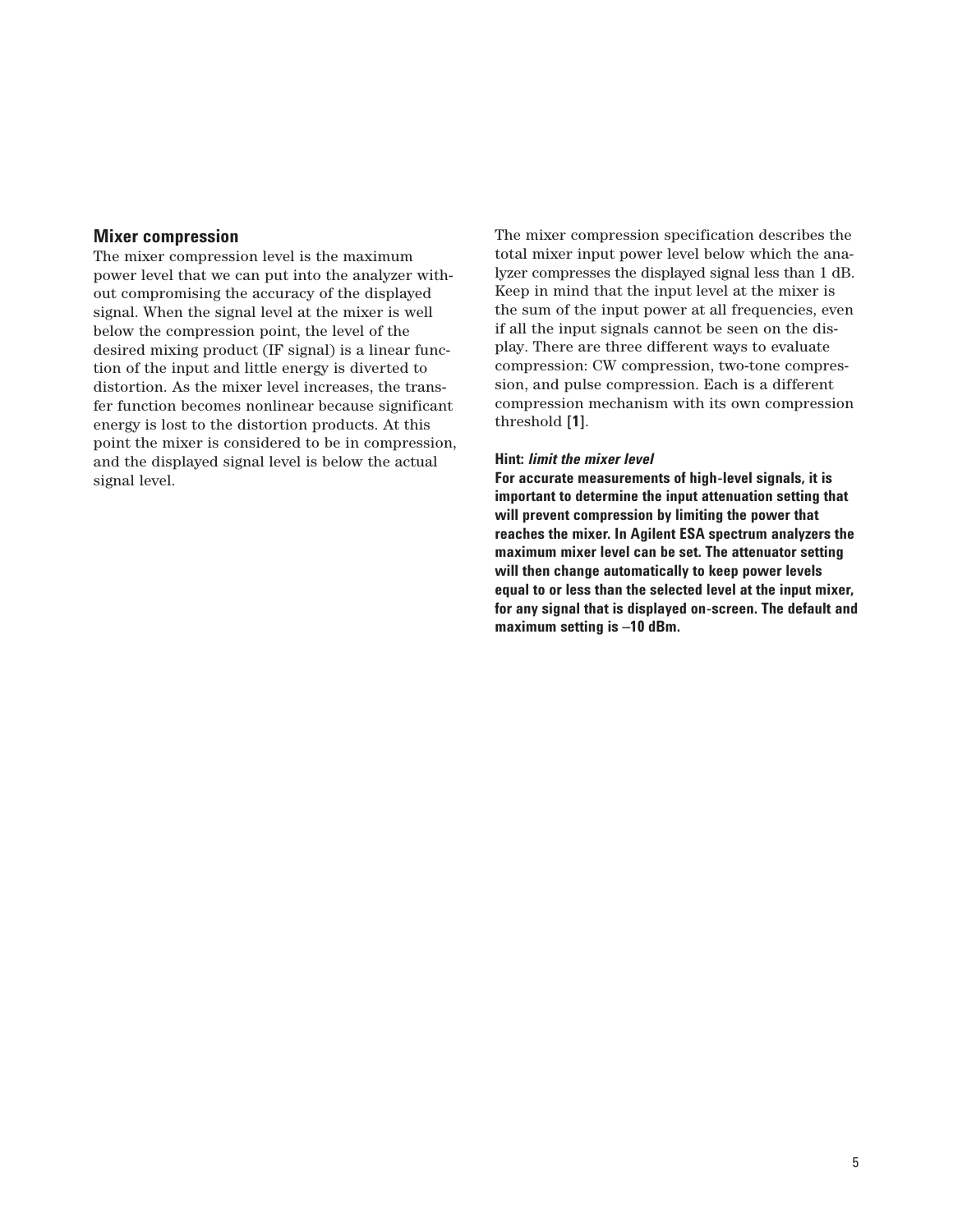### **Internal Distortion**

Internal distortion is one of the factors that determines the dynamic range when measuring distortion products, such as harmonic distortion from a single tone or the intermodulation distortion from two or more tones. The internally generated intermodulation and harmonic distortions are a function of the input signal amplitude at the mixer. To understand these effects, it is helpful to look at how our input mixer behaves.

Most analyzers use diode mixers, which are nonlinear devices and behave according to the ideal diode equation **[1]**. Using the Taylor Series expansion, it can be shown that in nonlinear devices a 1 dB change in the fundamental signal power at the input results in a 2 dB change in second-order (for example, second-harmonic) distortion and a 3 dB change in third-order (for example, thirdharmonic) distortion at the output (see Figure 2). We can equate the dynamic range to the differences between the fundamental tone or tones and the internally generated distortion. We find that

for a 1 dB change in the fundamental power, the second-harmonic distortion product changes by 1 dBc (dB relative to the carrier or fundamental), and the third-order product changes by 2 dBc.

Referring to the Agilent Technologies E4402B spectrum analyzer's specifications **[4]** for spurious responses, the second-harmonic distortion for this analyzer is –75 dBc for a –30 dBm signal at the mixer input and third-order intermodulation distortion (TOI) is –80 dBc for two –30 dBm signals at the mixer. We can create a graph (Figure 3) for a variety of mixer input levels since we know the relationship between the fundamental and the internally generated second- and third-order distortion products. The slope is one for the plot of the internally generated second harmonic, and two for the plot of the third-order intermodulation distortion. It appears from the graph that, if the mixer level is low enough, there is no need to be concerned about internally generated distortion. This is true, but as our signal gets lower we need to take into account the effects of noise.



**Figure 2. Changes in the relative amplitudes of distortion products with input power level**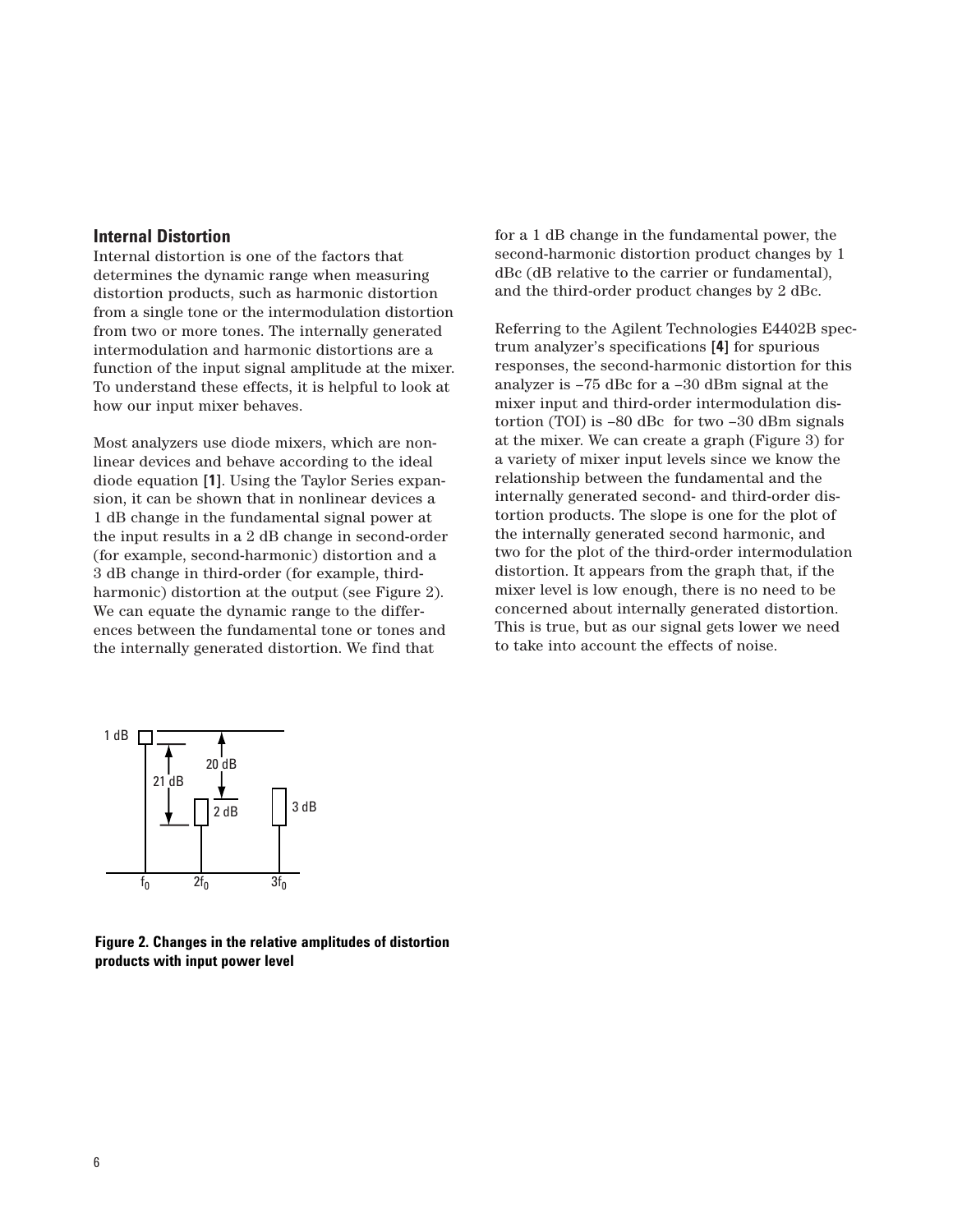#### **Noise**

Two types of noise contribute to dynamic range: phase noise and sensitivity. Noise is a broadband signal; therefore, as the resolution bandwidth (RBW) filter is widened, more random noise energy is allowed to hit the detector. This increases the level of phase noise as well as the noise floor of the analyzer. Therefore, noise specifications must be referenced to the RBW.

#### **Sensitivity**

The sensitivity of the analyzer, also called the Displayed Average Noise Level (DANL) or noise floor, determines the smallest signal we can measure. The lower limit of DANL is theoretically kTB,<sup>1</sup> or –174 dBm, for a noise bandwidth of 1 Hz at room temperature.

#### **Phase noise**

While DANL is the key parameter when measuring two signals that are far apart in frequency, phase noise is the key parameter when measuring two

signals that are close in frequency (<1 MHz apart). Also called sideband noise, phase noise is caused by the instability of the local oscillator (LO). There is no such thing as a perfect oscillator; all are phase-modulated to some extent by random noise, and any instability in the LO is translated to the displayed signal through the mixer. The more stable the LO, the further down the phase noise will be, assuming a sufficiently stable input signal. For dynamic range considerations, phase noise is like third-order intermodulation distortion in that it matters when the test tones are close to each other.

#### **Second- and third-order dynamic range**

To incorporate the effect of noise in the graph of internal distortion levels (Figure 3), we need to consider how signal-to-noise changes with respect to changes in the fundamental level at the mixer input. For every dB that we increase the signal level at the mixer, we gain 1 dB of signal-to-noise ratio.



**Figure 3. Internally generated second-harmonic and third-order intermodulation distortion levels as a function of mixer input level for the Agilent E4402B**

<sup>1.</sup> Where k=Boltzmann's constant, T=absolute temperature in degrees Kelvin, and B=bandwidth in Hertz.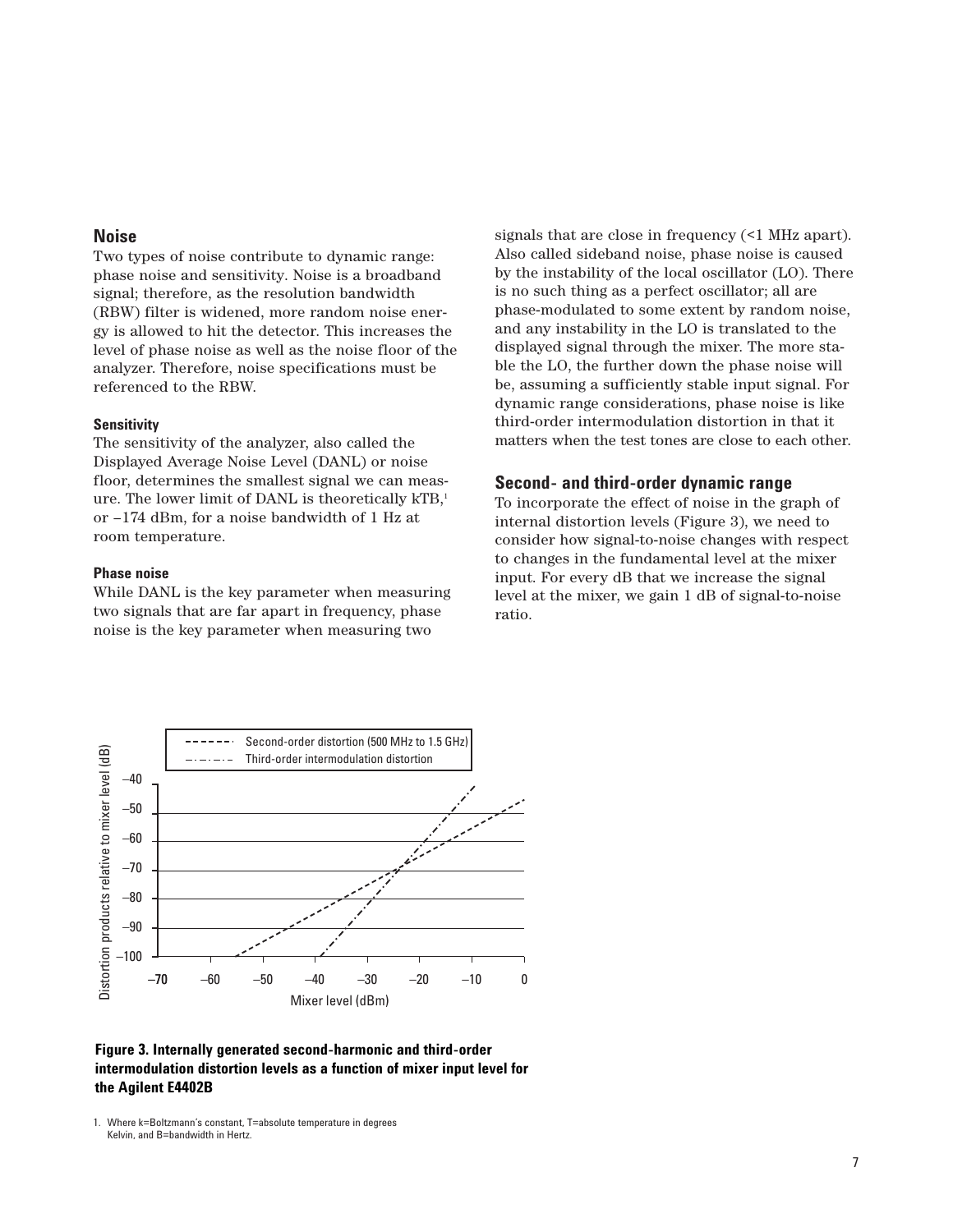Therefore, the DANL curve is a straight line having a slope of –1 (see Figure 4). The horizontal line at –80 dB in Figure 4 represents phase noise, rather than DANL, for a 10 kHz offset and 10 Hz RBW. Phase noise is the limiting factor when making measurements close to the carrier (<1 MHz away); for measurements that are far away it can be ignored. Noise affects our ability to minimize internally generated distortion products by limiting how small a signal we can measure.

Second- or third-order dynamic range is limited by three factors: distortion performance of the input mixer, DANL (sensitivity), and phase noise of the local oscillator. It is important that all of these factors are taken into account and optimized for a particular measurement. Figure 4 shows the achievable dynamic range as a function of mixer level for second- and third-order distortion measurements. For maximum distortion-free dynamic range, the power at the mixer should be adjusted so that the DANL and the internally generated distortion are equal.



**Typically, the maximum achievable dynamic range is specified, and refers to the maximum difference in dB between two harmonically related signals without interference from the analyzer's internally generated distortion products. From Figure 4, we see that the maximum dynamic range is achieved when the mixer level corresponds to the intersection of the noise and distortion components. The maximum dynamic range is calculated with the following equations and can be used to determine if your spectrum analyzer has enough dynamic range to make a particular measurement:**

- **Equation 1 Maximum third-order dynamic range = (2/3)(DANL–TOI)**
- **Equation 2 Maximum second-order dynamic range = (1/2) (DANL–SHI)**
- **Where: TOI = mixer level (1/2) (level of distortion products in dBc) SHI = mixer level – level of distortion products in dBc.**



**Figure 4. Sensitivity, phase noise, third-order intermodulation, and second-harmonic distortion versus mixer level for the Agilent E4402B**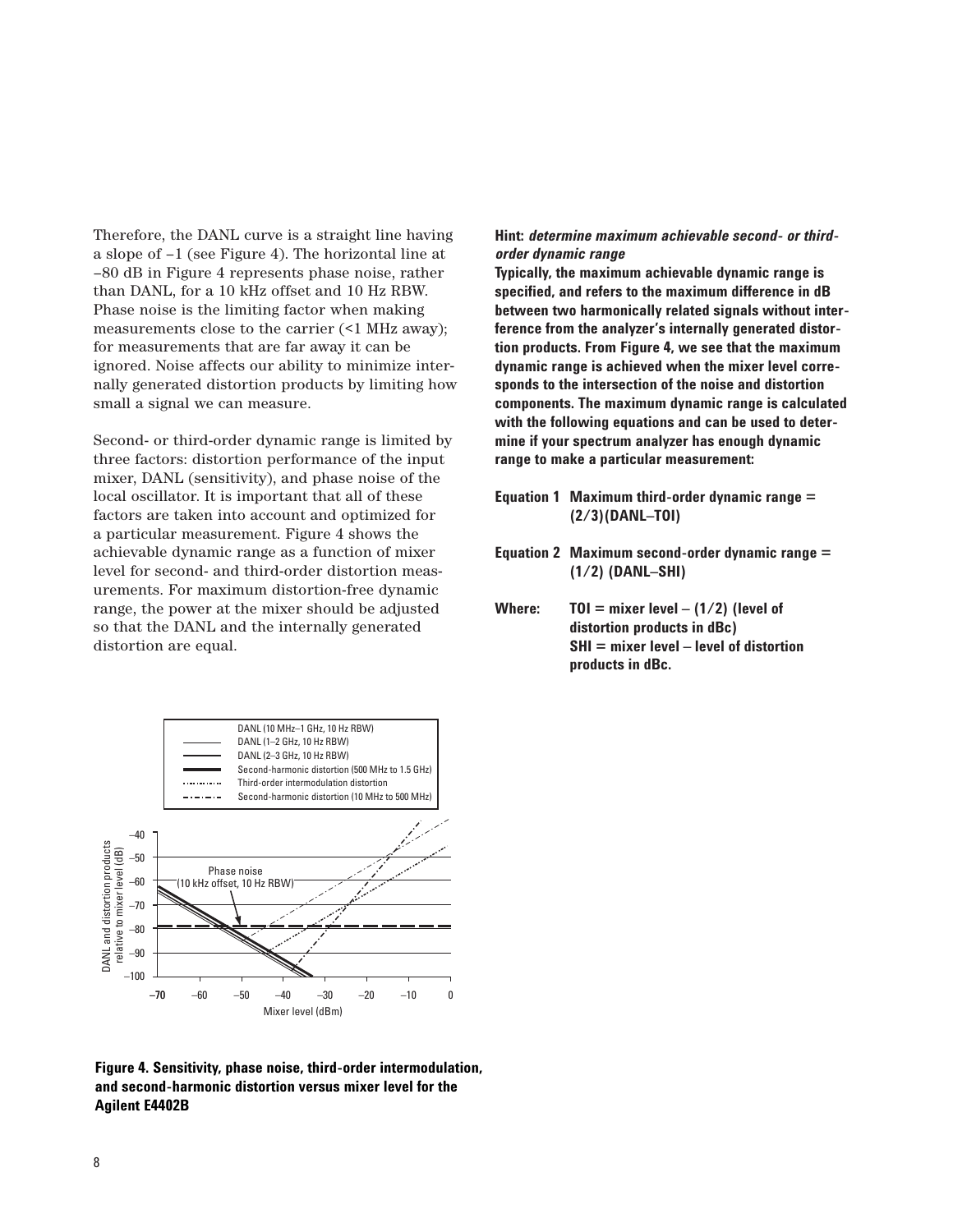### **Summary**

A popular use of a spectrum analyzer is to measure harmonic or intermodulation distortion products. Measurement range, display range, and mixer compression do not take into account all of the restrictions encountered when making these types of measurements. Therefore, "dynamic range" is frequently understood to mean either second- or third-order dynamic range. This is the interpretation of dynamic range used in Section 3, which discusses techniques for making better distortion measurements by improving and understanding the effects of dynamic range.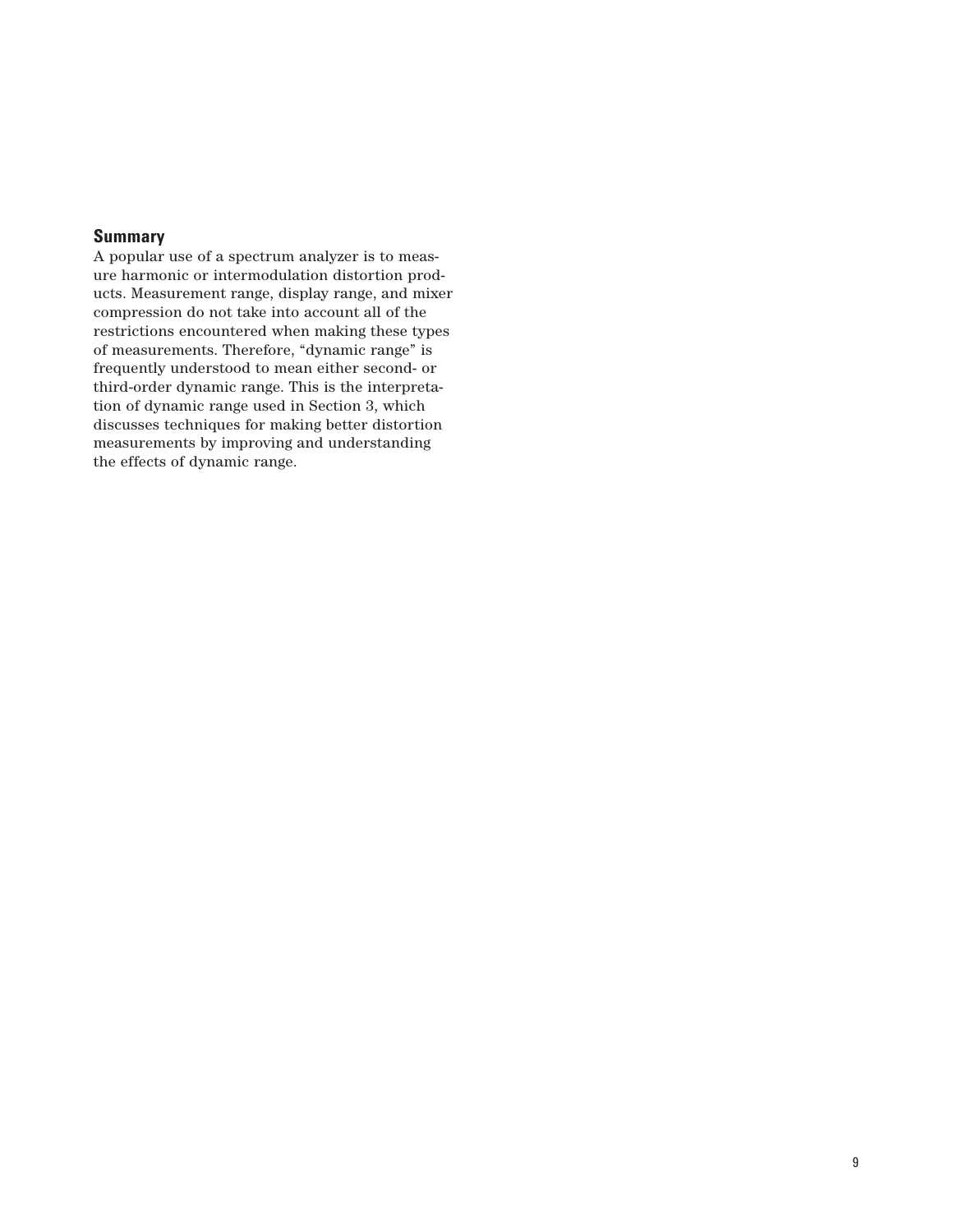## **3. Making Harmonic or Intermodulation Distortion Measurements**

#### **Measurement uncertainty**

Theoretical dynamic range calculations do not account for measurement uncertainties. If internally generated components occur at the same frequencies as the signals that we want measure, as is the case in distortion measurements, our accuracy will be degraded. Depending on the phase relationship of the external and internal distortion products, the measured amplitude can fall anywhere between the sum and the difference of the two. Since we have no way of knowing what the phase relationship is, we can only determine the measurement uncertainty:

Equation 3 Uncertainty (dB) = 20 log (1  $\pm$  10<sup>d/20</sup>)

where d = difference in dB between internal and external distortion products (a negative number)

If we want no more than ±1dB of uncertainty in our measurement, we must be sure that the internally generated distortion product is at least 19 dB below the distortion product that we wish to measure. If we add this 19 dB guardband to the curves, our dynamic range is reduced by 9.5 dB for second order and 12.7 dB for third order, as seen in Figure 5. Notice that we do not lose the full 19 dB that we added for a guardband.

Not only does the instrument's internal distortion play a factor; low distortion-to-noise ratio can contribute to the uncertainty as well. If the distortion components to be measured are at or very close (within a few dB) to the noise level of the spectrum analyzer, the displayed signal level (which is actually the level of signal plus noise) is greater than the actual signal level. A correction factor can be applied to compensate for this measurement error **[3]**. It is common practice to make sure that the signal is at least 5 dB above the displayed noise floor, giving an error in the displayed signal level of less than 0.5 dB.



**Figure 5. Dynamic range graph corrected for amplitude uncertainty**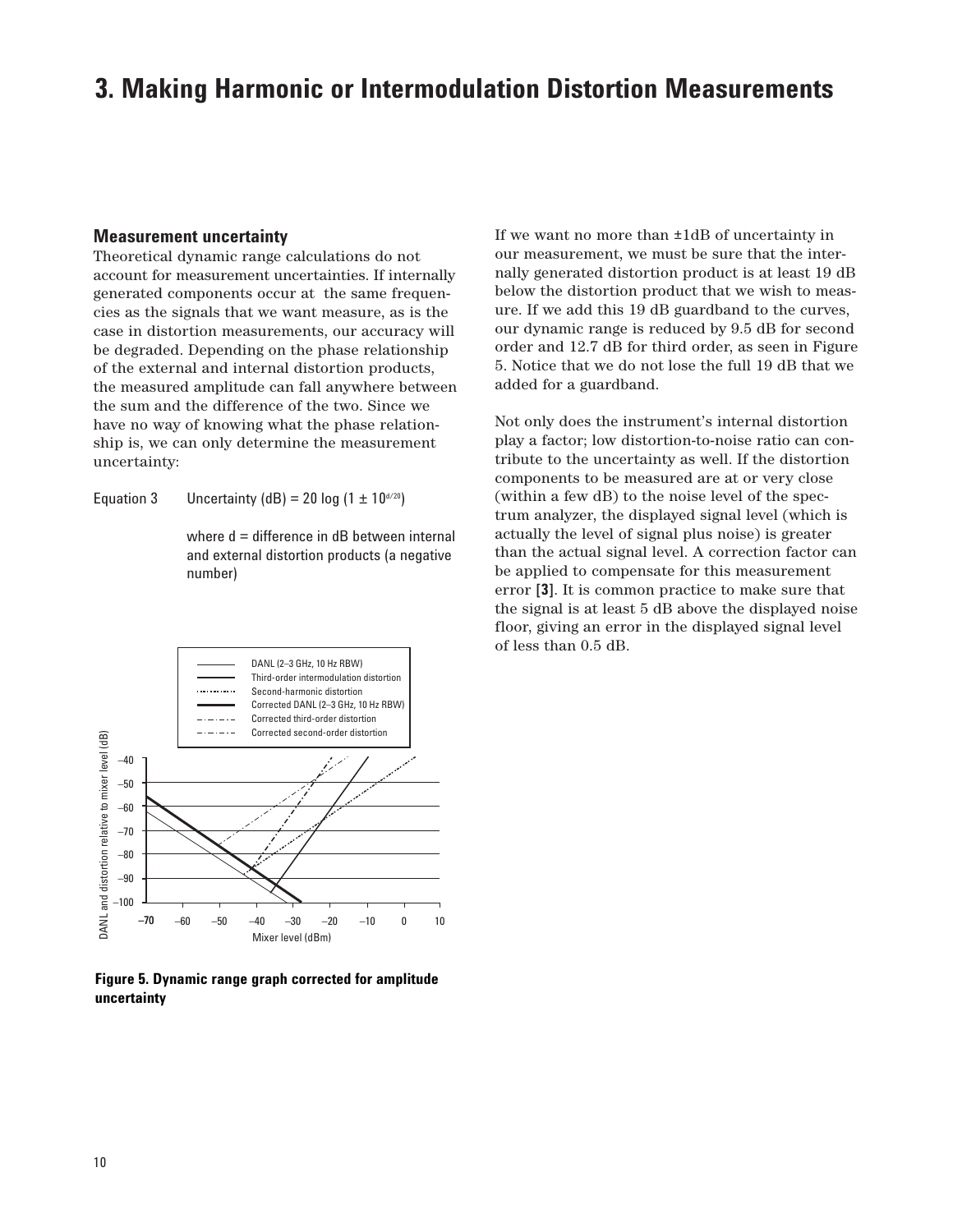### **Optimizing measurements Preamplifier**

A preamplifier is useful when measuring low-level signals. There are two important factors to consider when choosing a preamplifier: gain and noise figure. The noise figure (NF) of the preamplifier must be lower than the NF of the spectrum analyzer ( $NF_{SA}$ = DANL + 172 dBm). If the NF plus gain of the preamplifier is less than the NF of the spectrum analyzer, then the preamplifier will reduce the analyzer's DANL (after correcting for the preamplifier gain) by an amount nearly equal to the preamplifier gain. If there is too much gain, the input attenuator can be used to optimize the power level at the mixer.

One of the drawbacks of a preamplifier is that it must be calibrated into the system so its effects can be accounted for in measurement results. In the Agilent ESA-E series spectrum analyzers, there is an optional built-in preamplifier that will lower the noise floor of the system without compromising dynamic range. It is internal to the system and already calibrated for easy use. Figure 6 shows the noise floor without using the internal preamplifier, and Figure 7 shows the approximately 15 dB improvement in noise floor when the internal preamplifier is turned on.



**Figure 6. DANL of an Agilent ESA-E series spectrum analyzer without preamplification**



**Figure 7. DANL of an Agilent ESA-E series spectrum analyzer with preamplfication**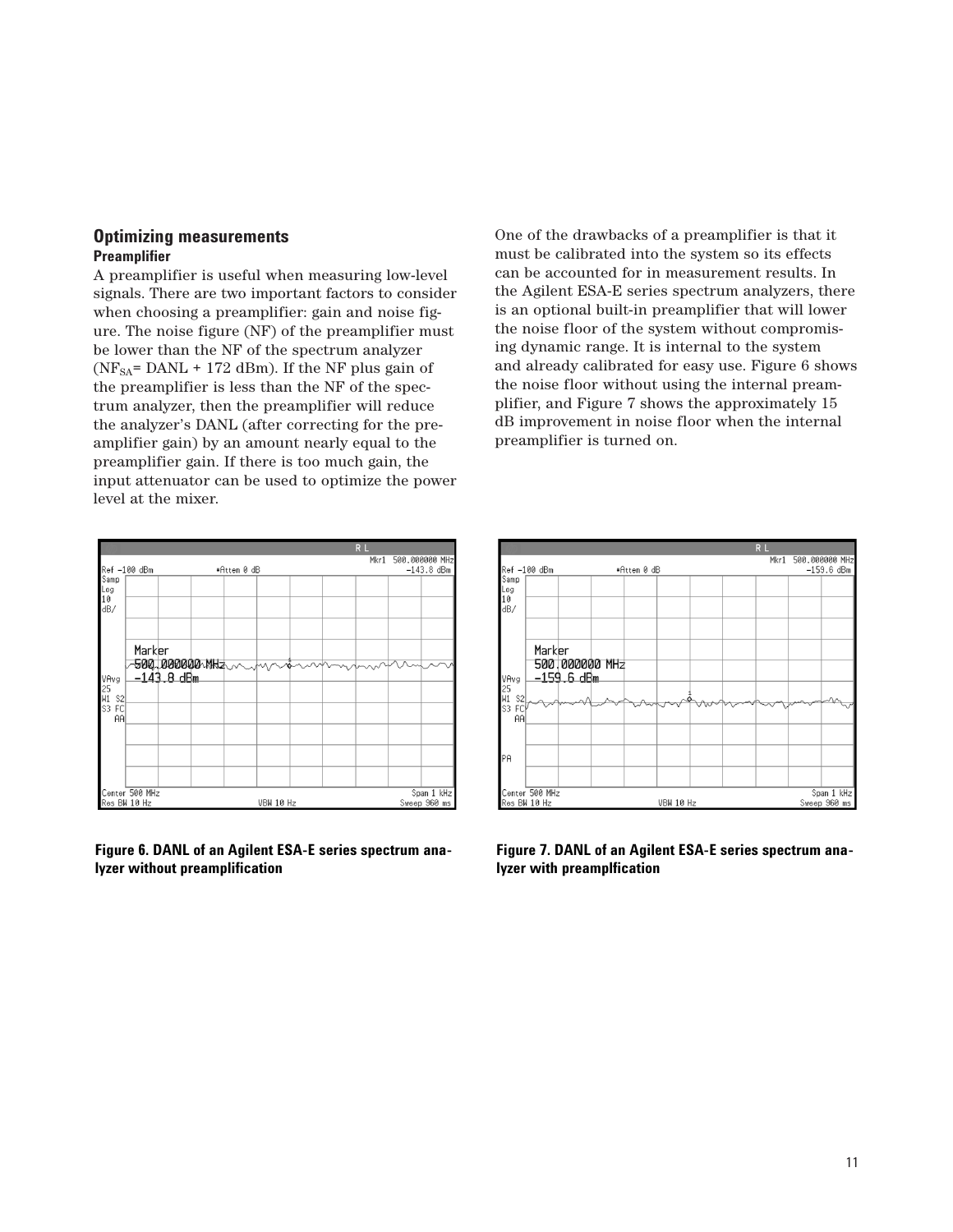#### **Attenuator**

As discussed earlier, when measuring distortion products it may be necessary to adjust the power level at the mixer. If the power level at the mixer is low enough, we can be guaranteed that the distortion products we are seeing are from our Device-Under-Test (DUT). However, if the power is too low, the analyzer's noise floor covers up the distortion products.

There must be enough power at the mixer for the DUT's distortion to be above the DANL, but not so much that the analyzer's distortion masks that of the DUT. The Agilent ESA spectrum analyzers allow you to change the attenuator in 5 dB increments to better approach the optimum balance for a specific measurement.

#### **Attenuator test**

**While making distortion measurements it is easy to see if the distortion products displayed on the analyzer have been generated internally. The input attenuator attenuates the incoming signal and the analyzer amplifies it again by the same amount after the signal has gone through the mixer. Therefore, if the input attenuation is changed and the distortion products remain the same, the distortion is part of the incoming signal. If the amplitudes of the distortion products change, all or part of the distortion has been internally generated.**

#### **External filter**

Another way to limit the power reaching the mixer for reduced internally generated distortion products is to attenuate or reject signals that are not of interest. This can be done with an external filter, which acts as a preselector. For example, if we want to test an oscillator for harmonics, we can use a high-pass filter to reject the fundamental but not the harmonic of interest. For closely spaced signals (for example, in an intermodulation test), a high-Q filter may be required.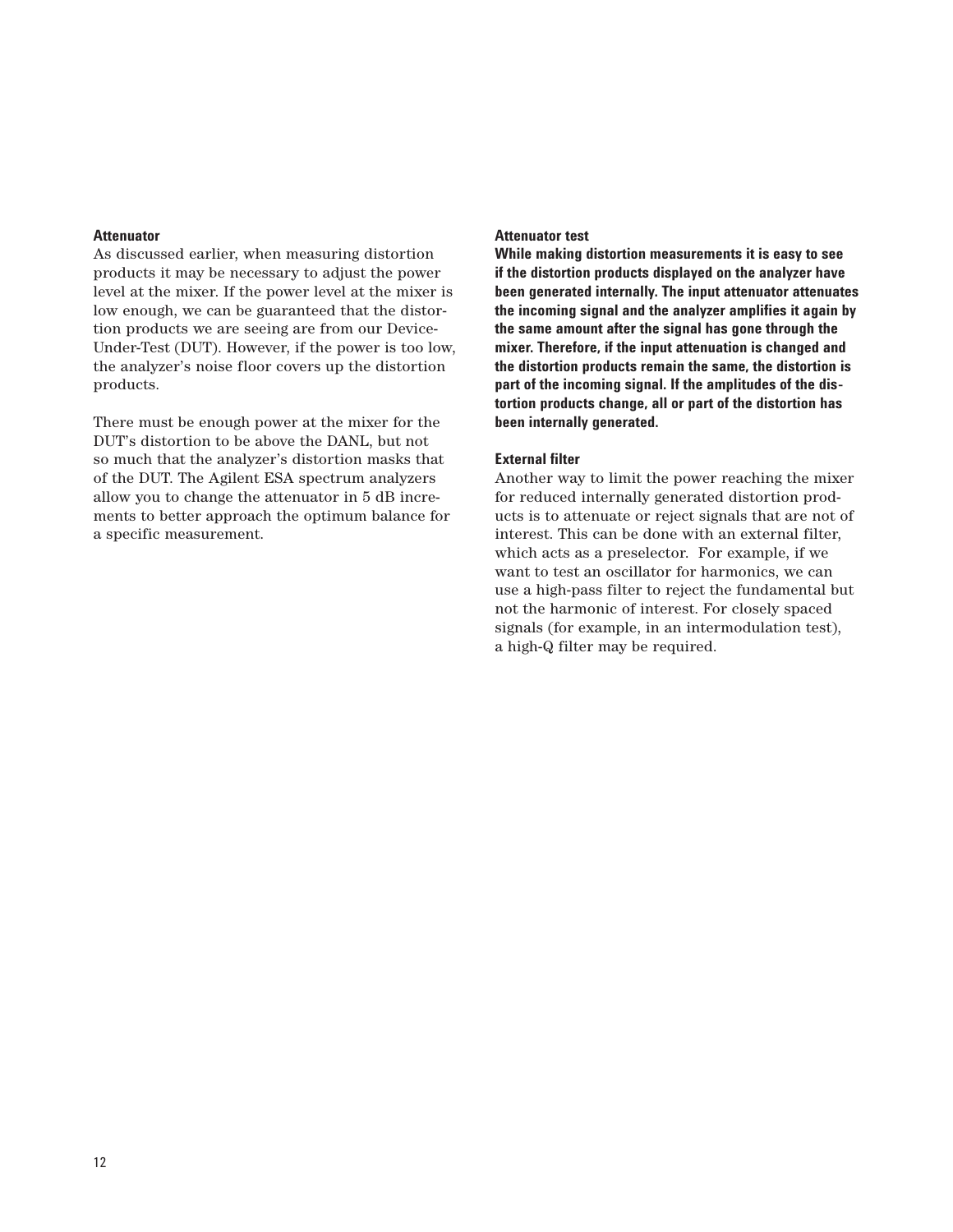#### **RBW filter**

Since noise is a function of the RBW filter, use caution when interpreting phase noise or DANL specifications.

Phase noise specifications are normalized to a 1 Hz RBW filter even if the analyzer does not have a 1 Hz RBW filter. In order to determine the actual achievable phase noise level, it is necessary to convert from the specified 1 Hz RBW to the actual RBW filter used for the measurement. The correction factor is determined as follows:

Phase noise level correction (dB) = 10 log (actual RBW /1 Hz)

For example, the phase noise specification for the Agilent E4411B at a 10 kHz offset is –90 dBc/Hz, but the minimum RBW setting is 10 Hz. The correction factor for the 10 Hz RBW is:

10  $log(10 Hz/1 Hz) = 10 dB$ 

Taking this correction factor into account, the actual achievable phase noise is –80 dBc in the analyzer's minimum RBW of 10 Hz.

The DANL is also specified for a particular RBW and must be adjusted if the measurement RBW is different. The same calculation can be used to determine the corrected DANL:

DANL correction (dB) = 10 log (measurement RBW/specified RBW)

The minimum RBW filter is clearly an important factor in determining whether or not the analyzer has enough dynamic range for certain measurements.

### **Measuring other signals**

When comparing small signals (other than secondor third-order distortion) to large signals, the distortion curves that we have been discussing do not apply. In this situation, the distortion products created by the mixer do not affect the measurements. For example, if we are measuring the fourth harmonic, the internally generated distortion is small enough that it can be neglected. For these measurements, phase noise and DANL will be the limiting factors, as long as the total power at the mixer is below mixer compression and there is enough display range.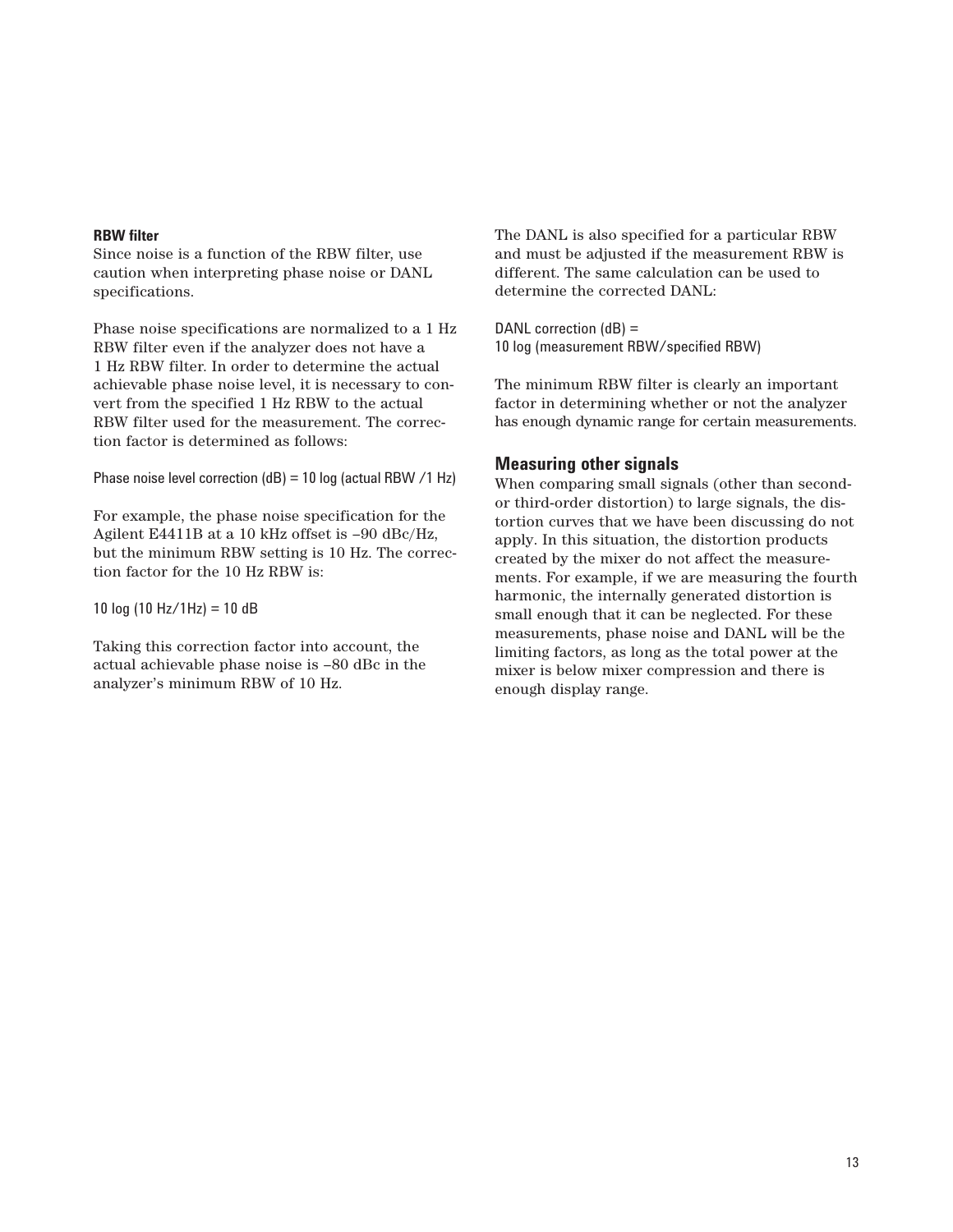# **4. Summary**

Dynamic range limits the range of signal amplitudes we can measure with a spectrum analyzer. There are several interpretations of dynamic range, including measurement range, display range, mixer compression, internal distortion, and noise; the applicable interpretation depends on the type of measurement. Second- and third-order dynamic range can be optimized for a particular measurement by controlling various parameters, such as mixer input power and DANL. For maximum distortion-free dynamic range, the power at the mixer should be adjusted so that the DANL and the internally generated distortion are equal.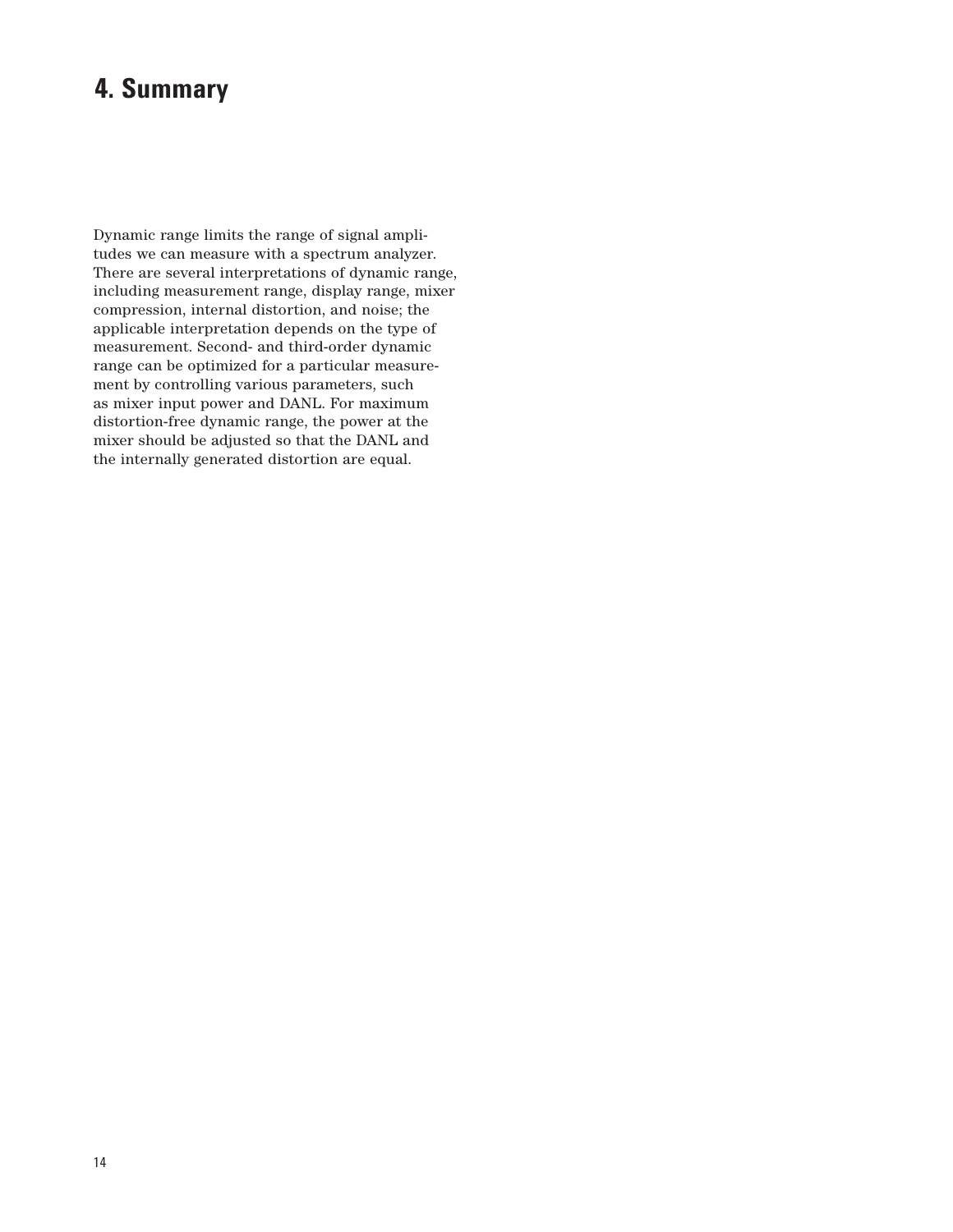# **5. References**

|                                      | Pub. number |
|--------------------------------------|-------------|
| 1. Spectrum Analysis Basics,         |             |
| <b>Agilent Application Note 150</b>  | 5952-0292   |
| 2. Effective Spectrum Analysis       |             |
| <i>Testing for Consumer</i>          |             |
| <i>Electronics Production Lines.</i> |             |
| <b>Agilent Application Note 130</b>  | 5966-0367E  |
| 3. Spectrum Analyzer                 |             |
| Measurements and Noise,              |             |
| <b>Agilent Application Note 1303</b> | 5966-4008E  |
| 4. Agilent ESA-E Series              |             |
| Spectrum Analyzers,                  |             |
| Data Sheet                           | 5968-3386E  |